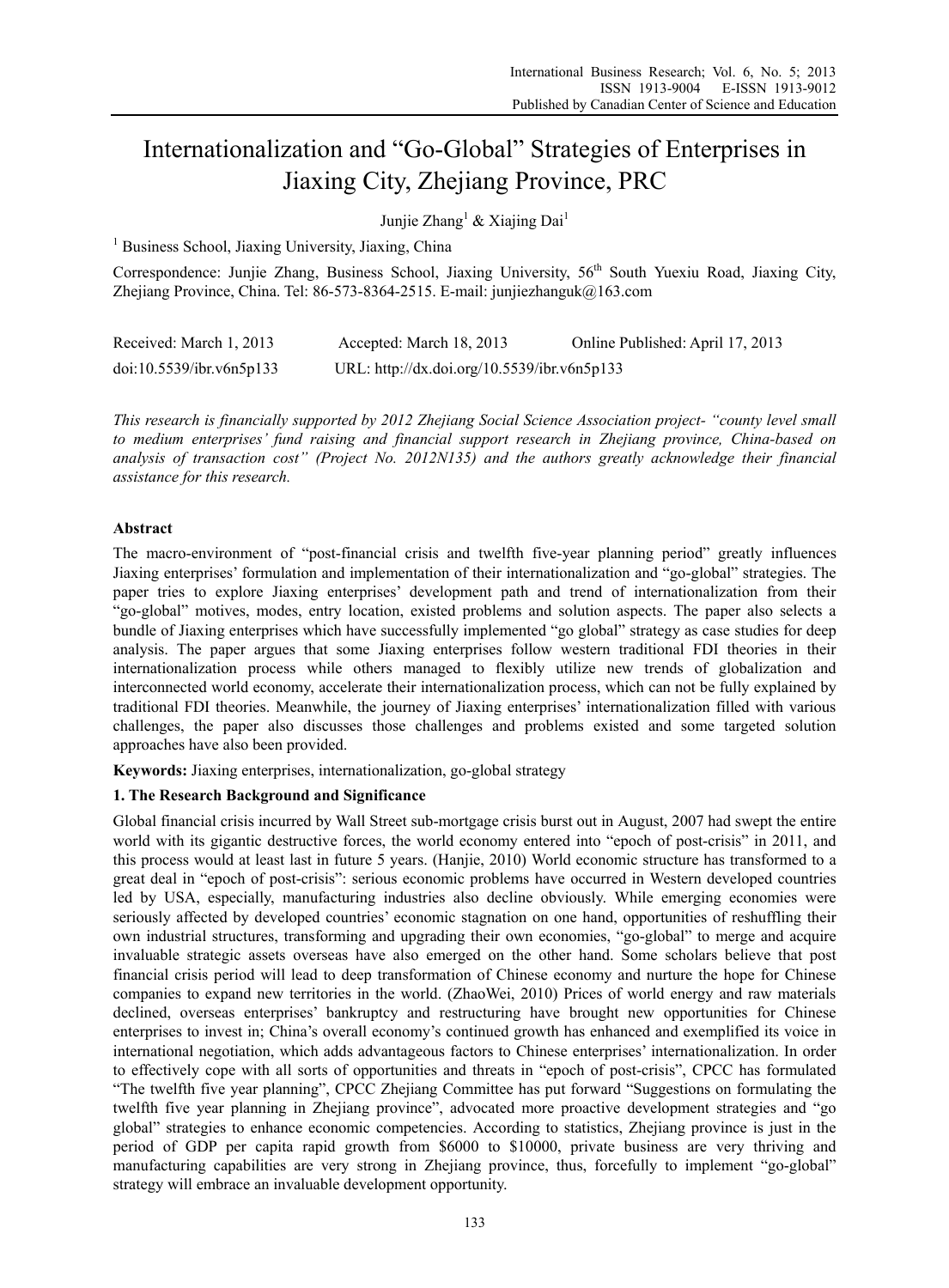According to Zhejiang commerce department's statistics, overseas investment from firms in Zhejiang province had boosted very quickly in "the eleventh five year" period, firms take cross-border M&A and industrial investment as the key point, the overseas investment projects had reached to 2236 units with total sum of \$5.7 billion, the number of firms undertake overseas investment had ranked No.1 in China. OFDI from Zhejiang province maintained rapid growth momentum especially in three years after financial crisis erupted, the amount of OFDI in Zhejiang province boosted from \$0.86 billion in 2008 to 2.7 billion in 2010, annual growth rate has kept over 70%, and it was over five times the total amount of overseas investment in "the tenth five year" period. In 2010, OFDI from Jiaxing hit new high, new authorized overseas investment projects rose to 50, the amount of OFDI capital reached to \$159 million, grew up 55% year on year, up to the end of July in 2012, firms which have conducted OFDI have risen to 137. Jiaxing firms undertake OFDI in overseas distribution channels building, industrial top firms' acquisition, overseas construction projects' subcontracting, and agriculture or natural resources' investment, as the case stands, Jiaxing firms have also become a noticeable group among Zhejiang firms which go global successfully.

The paper tries to explore Jiaxing enterprises' development path and trend of internationalization from their "go-global" motives, modes, entry locations, existed problems and solution aspects, at the same time, the paper also selects a bundle of Jiaxing enterprises which have successfully implemented "go global" strategy as case studies for deep analysis. We hope some practical suggestions could be provided to Jiaxing firms for their more successful and adventurous foreign market expansion through those case studies analysis.

## **2. Motives of Jiaxing Firms' Internationalization and "Go-Global"**

#### *2.1 Motives Follow Traditional FDI Theories*

Traditional FDI motives are mainly based on classical western FDI theories such as monopoly advantages by Hymer (Hymer, 1960), Internalization theory by Buckley and Casson (Buckley, Casson, 1976), Product life cycle theory by Vernon (Vernon, 1960) and Dunning's OLI paradigm (Dunning, 1988). The mainstream theories in international business assume that firms will internationalize on the basis of definable competitive advantages that allow them to secure enough return to cover the additional costs and risks associated with operating abroad (Buckley & Ghauri, 1999; Caves, 1971). Among those theories, OLI paradigm put forwarded by John Dunning compromised previous theories in a concise way, OLI paradigm is acknowledged as a more comprehensive and pervasive explanation to why firms conduct OFDI. Dunning believed that the primary motives of firms undertaking OFDI were to take full advantage of their ownership advantages, location advantages and internalization advantages, which was known as "asset exploitation" type FDI. Dunning also categorized firms' OFDI motives into resource seeking, efficiency seeking, market seeking and asset seeking. (Dunning, 1988)

According to those theories' explanation, FDI which originated from developed countries can naturally flow to less-developed and developing countries to give full play of their ownership advantages and strategic assets, meanwhile, liabilities of foreignness could be effectively offset. Following that logic, FDI originated from less developed countries can flow to developing countries or even impoverished countries to take advantage of ownership advantages. In reality, there are some firms whose motives follow those traditional FDI theories, especially prominent to those natural resources seeking, market seeking and efficiency seeking firms in Jiaxing firms' case studies.

In the late "eleventh five year planning period", firms in Zhejiang province had gradually been deprived of so called three inexpensive factors (inexpensive labor, inexpensive land and inexpensive environment & resources) advantages which were once the vigorous boosters for economic growth in the past. Firms today have been confronted by increasingly higher labor cost, unusual stressful raw material and energy supplies with soared prices, therefore, undertaking foreign investment in countries where are endowed with much lower labor cost, more inexpensive and abundant resources, and larger low-end market demands which are still not met to realize synergy is considered as a wise decision.

Huayou Cobalt Company which bases its headquarter in Tongxiang, Jiaxing began to exploit mineral resources in Africa in 2006, its business scope ranges from cobalt, nickel and copper's exploration, smelting, transportation and new materials' deep processing. As a resource-seeking enterprise, Huayou Cobalt aggressively undertakes internationalization strategy, its mineral exploitation in Africa not only effectively warrants steady supply of downstream raw materials, lays firm foundation for enterprise's long-term development on one hand, but also helps the firm be ranked as No.1 cobalt producer quickly in China on the other hand.

Anli textile company which headquarters in Haining, Jiaxing invested in Vietnam to establish wholly owned subsidiary-Anli Textile (Vietnam) plant, the company has not only successfully expanded its market share in Asia Southeastern countries but also stabilized its market share in developed countries due to its effective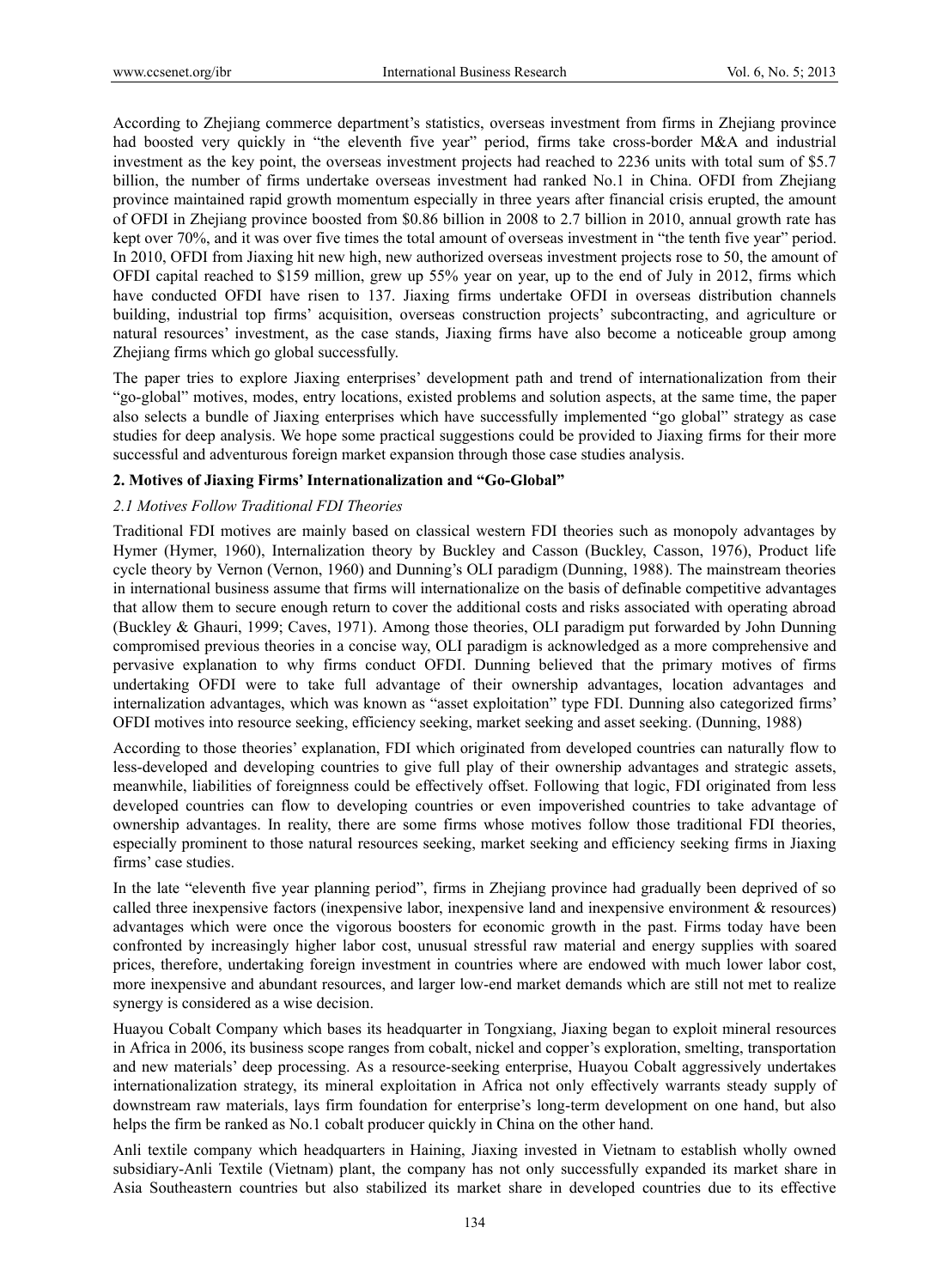avoidance of trade barriers through moving its domestic low-to-medium assembly line to Vietnam while keeping more advanced assembly line domestically, by that way the costs of its products are reduced greatly on one hand, and the company could also understand and meet customers' demand in Southeast Asian countries better due to its closer distance with customers on the other hand. Besides, relying on Vietnam plant's textile production to export to developed countries is an applicable way to circumvent trade barriers imposed such as high trade tariffs, quotas and even anti-dumping investigation since trade barriers are much lower for products exporting from Vietnam to developed countries.

Jiaxing Glass fiber weaving factory has set up joint venture with local company in Pakistan, Zhejiang Tongkun Group has set up joint venture with local company in Turkey, Zhejiang Yuli Plastic company has set up wholly owned subsidiary in Thailand, all those examples' practices follow western traditional FDI theories.

On 10th June, 2010, Zhejiang Hongxiang Construction Company was certified to undertake overseas project contracting. In May 2011, Hongxiang Company contracted with a construction firm in Kuala Lumpur to subcontract the construction of Kuala Lumpur national school project in Malaysia, the project's investment was amounted to RMB50 million, which symbolized that Hongxiang company had successfully entered project construction market in Malaysia. It also symbolized that Jiaxing's overseas project contracting has made a breakthrough of zero.

# *2.2 Motives Do Not Follow Traditional FDI Theories*

Traditional FDI theories argue that absolute ownership advantages are the prerequisite of expanding overseas market, while strategic asset-seeking theory or asset exploration theory believe that firms can acquire complementary strategic asset to enhance their international competitiveness by reversed FDI mode (means FDI flow from developing countries to developed countries) if they do not own absolute ownership advantages yet. (Wang & Yang, 2010) Recent international business theories originated from firms in emerging economies' practices have paid more attention to emerging multinational enterprises' competitive disadvantages which push firms to internationalize, that is: contrary to traditional ownership advantages, firms' motives to internationalize are to avoid competitive disadvantages due to solely running in domestic market on one hand (also called "push factors"), on the other hand, firms are attracted by overseas valuable strategic assets (called "pull factors"). In Jiaxing firms' case studies, there are also some examples supports those strategic assets exploration theories.

Zhejiang Kasen Group headquarters in Haining, Jiaxing is one of leading upholstered furniture and leather products manufacturers in China. Before 2008, Kasen was an OEM contractor for two Australian reputable furniture brands: Sleeping city and Everyday living. Hampered by 2008 global financial crisis, those two companies were broken in their capital chains, and then Kasen group decided to acquire those two firms' retail outlets in Australia. The profit of being an OEM contractor is just about 1.1% while the profit of being a company which owns the whole retail outlets is more than 15%, thanks to that acquisition, Kasen's retail chain stores in Australia increased from 49 to 155, and its market coverage climbed to be ranked No.3 in Australia. Through that strategic assets exploration, Kasen group successfully upgrades its business mode from "made in China" to "made in China + distributed by Chinese firms", which advances the company's position in international value chain of furniture industry.

Zhejiang Yaweilang technology, Ltd headquarters in Haiyan, Jiaxing, the company is a highly efficient light emitting diode (LED) manufacturer, its main products include blue and green LED epitaxial wafers and chips for the LCD back lighting application of laptop, TV display, as well as general lighting. Jiaxing Yaweilong also founded American Inveenlux Corporation for cutting-edge technology and closer customers distance through acquisition, Jiaxing Aidier silk company acquired patent technology and assembly line, consolidated its competitive advantages in European market through acquisition of Italian Saierrini silk producing company.

## **3. Internationalization Modes of Firms in Jiaxing**

## *3.1 Stage Mode Theory of Internationalization*

Oviatt and McDougall stated in their milestone paper Toward a theory of international new ventures, "MNEs are believed by many people to evolve only after a period of domestic maturation and home market saturation (Caves, 1982; Porter, 1990). Empirical researchers have in the past found that large, mature MNEs and small exporters go through distinct stages in the development of their international business. They begin perhaps with an unsolicited foreign order, proceed sometimes through exporting and the development of an international division, and occasionally advance to the establishment of a fully integrated, global enterprise (Aharoni, 1966; Bilkey & Tesar, 1977; Czinkota & Johnston, 1981; Stopford & Wells, 1972). This staged development of firm internationalization is described as an incremental, risk-averse and reluctant adjustment to changes in a firm or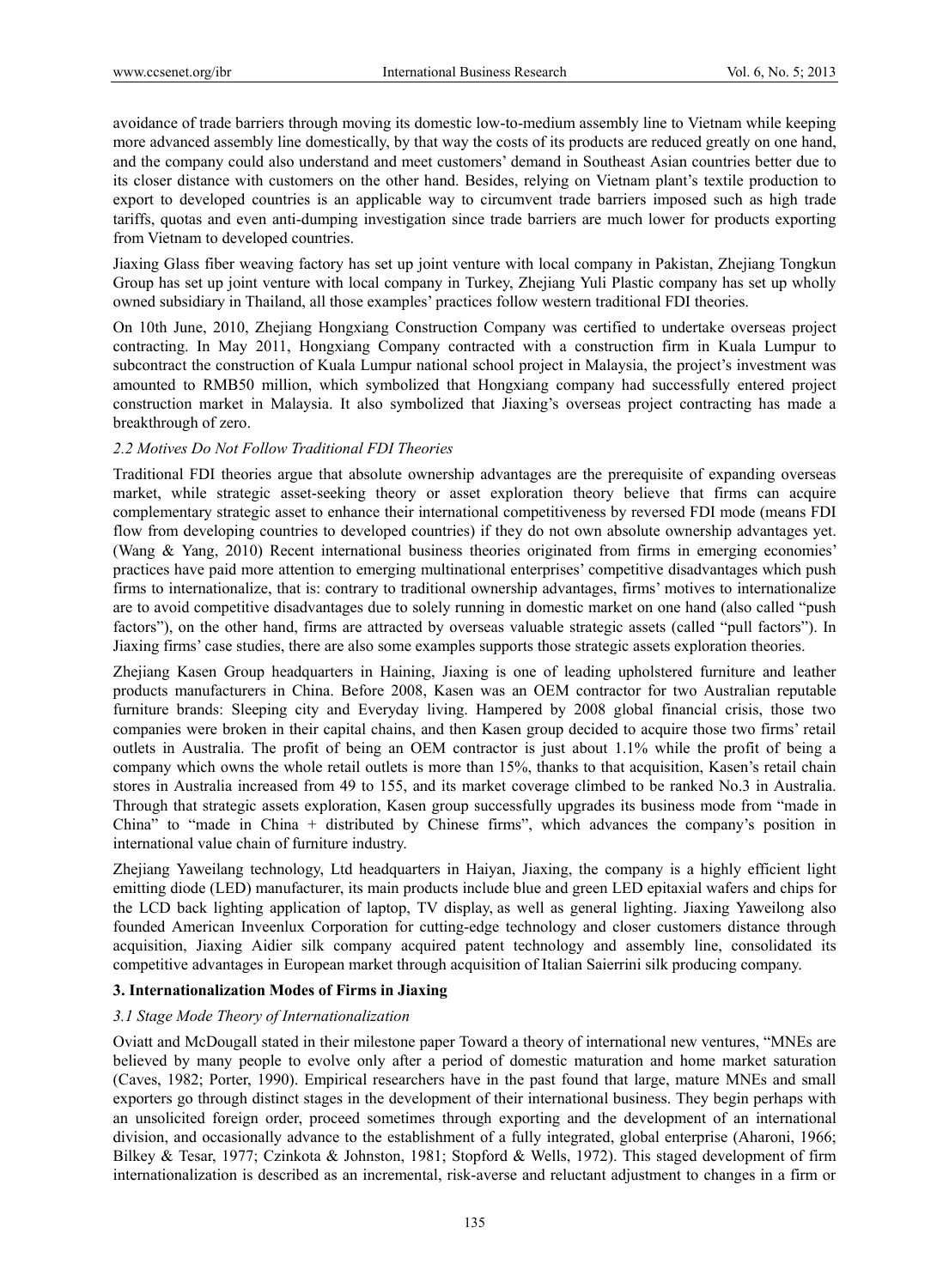its environment (Johanson & Vahlne, 1977, 1990). The process preserves routines that bind organizational coalitions, and recognizes the difficulty of gaining knowledge about foreign markets. Differences in language and culture and, in the past, the slow speed of communication and transportation channels between countries have inhibited the gathering of information about foreign markets and have increased the perceived risks of foreign operation." (Oviatt, 1994)

Stage model theory stemmed from middle 20th century, Johnson and Vahlne utilized enterprise behavior theory research method to analyze firms' internationalization activities, the theory argues that firms tend to expand international market slowly and step by step due to its lack of overseas market knowledge, its high uncertainty and risks avoidance factors constraints. The stage mode theory deems that firms' internationalization process follows several stages: pure domestic operation-export through intermediary-direct export-set up overseas sales branch-set up overseas subsidiary. Stage model theory considers that sufficient domestic operation is the prerequisite of overseas expansion, firms tend to invest in psychologically distance closed market firstly, its international market commitment is undertaken gradually, just like the waves in the water, only through this way, overseas market knowledge can be gained gradually, uncertainty and risks can be reduced, the stage model is also called Uppsala model or U-M mode. (Johnson & Vahlne, 1977, 1990)

Jushi Group which headquarters in Tongxiang, Jiaxing mainly produces E-glass and C-glass fiberglass products, the company began its internationalization process in end 90s of last century, and it developed from initial small amount of exports to exports by foreign agents to set up its own sales branch in foreign countries gradually. Currently, Jushi Group has established overseas sales branches like Jushi France, Jushi India, Jushi Italy, Jushi Japan, Jushi Korea, Jushi Singapore, Jushi South Africa, Jushi Spain. Lately, Jushi Group just acquired American Gibson fiber-glass company and set up Jushi American Co., Ltd. Jushi Group has planned to set up more manufacturing plants in foreign countries to close the distance with its customers and provide them with better customized services.

## *3.2 The Accelerated Mode of Internationalization*

In the beginning of 90s, 20th century, world economic integration and world trade began to assume new features which are facilitated by following factors: (1) accelerated speed of overseas information flow has reduced cross-border market's psychological distance, thus propelled further cross-border markets' integration; (2) reduced cost and improved efficiency of international traveling and communication have greatly strengthened firms' integrated cross-border operating capabilities; (3) international management experiences' availability in larger scope has enabled firms to acquire internationalization knowledge through recruitment and initial resource endowment; (4) the firms tend to be increasingly skilled in non-traditional corporate governance model, which help them effectively exploit their own unique and valuable resources by flexibly transferring and leveraging overseas external resources. In 1994, Oviatt and McDougall put forward a concept of New International Venture in their landmark thesis "Theories toward New International Venture" (Oviatt, et al., 1994). The theory argues that as deepening of world economic integration, social and technological advancement, firms do not have to follow stage mode to expand overseas, firms can obtain distinct competitive advantages by utilizing multi-countries resources and sell products to multi-countries just after the company was founded or in short time after its foundation. They defined International new venture as a business organization that, from inception, seeks to derive significant competitive advantage from the use of resources and the sale of outputs in multiple countries. The distinguishing feature of these start-ups is that their origins are international, as demonstrated by observable and significant commitments of resources (e.g., material, people, financing, time) in more than one nation. In other words, some "accelerated and frog-jump features" have occurred in firms' internationalization. (Oviatt, 1994)

Mathew (2006) introduced a brand new LLL (linkage, leverage, learning) model based on Dunning's OLI paradigm, which could better explain why firms in developing countries managed to accelerate internalization without ownership advantages, internalization advantages and location advantages. "First, it is by linkage and leverage, that internationalization is accelerated. It is the reaching out to sources of knowledge in the markets into which the firm is expanding that actually facilitates the accelerated expansion itself. It allows the learning process to be greatly speeded up. Thus linkage and leverage facilitates accelerated international expansion. Secondly, these strategies of linkage are perfectly adapted to the interconnected character of the global economy itself. Whereas earlier patterns of expansion sought to make all trans-border connections through the firm's own internal procedures, Many of the most successful latecomers from the Asia Pacific have begun their international career as a contractor to an incumbent MNE and then been drawn by this MNE to supply its regional operations across regional borders. This is a quite different pattern of international expansion and one which helps to account for the speed of the arrival of the latecomers. Thus linkage and leverage is well adapted to the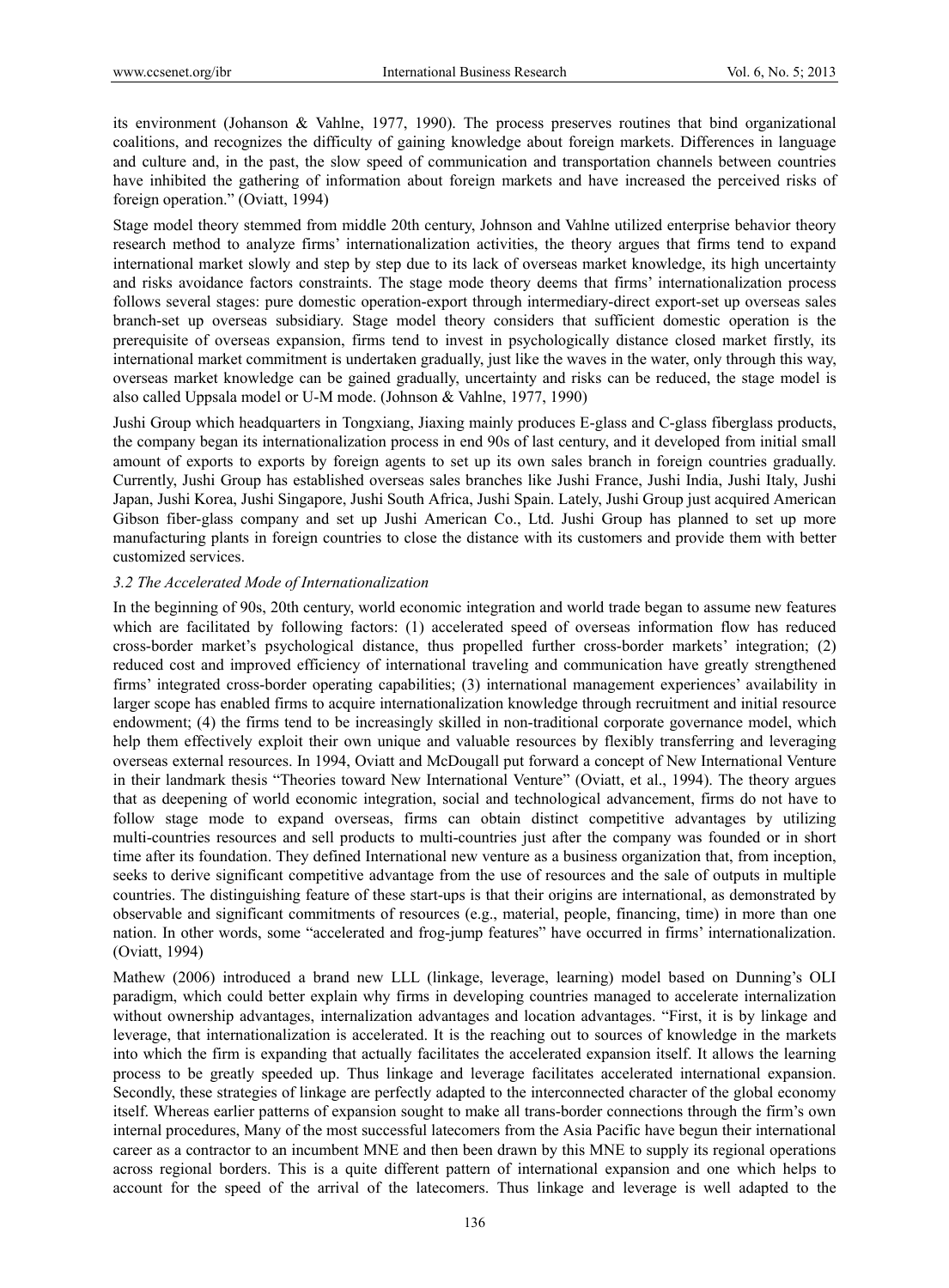interlinked character of the global economy. Third, the LLL framework of outward-oriented, resource-seeking internationalization via linkage and leverage, is an approach to internationalization that is eminently suited to the needs of latecomers and newcomers which initially lack resources in foreign countries." (Mathew, 2006) The model has laid theoretical groundwork for developing countries firms' accelerated internationalization. The theory means in principle that any firm which lacks resources in foreign countries can take advantage of the new features of the global economy, particularly its global interconnected character, to become an international player as well. The theory also reckoned any firm in developing countries including small-to-medium enterprises which lack strategic resources to expand overseas have the possibilities of expanding overseas market in an accelerated way through integration of linking, leveraging and learning effectiveness.

Among Jiaxing firms' case studies, some firms have taken full advantage of that globalization's interconnected trend, expanded foreign market in an accelerated way. Seriously affected by 2008 global financial crisis, many firms which owned cutting-edge technologies in western developed countries had to transfer their shares due to their poor financial situation. Therefore, equity participation or acquisition became easier for firms in Jiaxing to obtain strategic assets like advanced technology, equipment, brand and marketing distribution channels at lower cost.

Zhejiang Feierkang communication Ltd which was founded in Oct. 2010 is a company in the provision of fiber optic solutions and optical transceivers, it acquired Irish Firecomms Co., Ltd which is a global top plastic optical fiber links producer. Irish Firecomms was trapped in embarrassed situation of insolvency due to devastating Irish financial crisis although the company owned cutting edge technologies in plastic optical field. Zhejiang Feierkang company managed to occupy the fiber optical communication industrial height in very short time through acquisition of Irish Firecomms company. Zhejiang Feierkang company's international expansion model has fully reflected that accelerated international expansion approach which is mainly based on global resources integration and leveraging although the company is newly founded or just going through very short period after establishment. By combining its R&D facilities in Ireland with its world-class manufacturing plant based on high-volume automated production and testing system in China, the company successfully reached synergy.

## **4. Location Choices of Jiaxing Firms' Internationalization and "Go Global"**

Jiaxing firms should make right decisions on location choices of their FDI after fully considering their own international expansion motives, and purposefully choose location to enter. Internationalization motives determine location to enter, while location to enter must reflect internationalization motives' appeal. Therefore, different kinds of jiaxing firms with different purposes ought to have different positioning and FDI location choices rather than one location choice decision suits every different Jiaxing firm.

To firms engaged in traditional labor-intensive industries such as textile, fabric garments, their major concern is market expansion and efficiency pursuing, those firms' FDI location could choose to invest in developing countries which still fall behind China such as some Southeast Asian countries and countries in Africa on the basis of sustaining export to countries in Europe and North America since market demands to low-end products which are relative saturate in Chinese market are still large in those countries in addition to much lower labor cost, land cost and other production factors, thus, the combination of relative redundant production equipment and technology in China with lower-cost production factors in those countries will lead to more competent products. What's more, export to developed countries from other developing countries' manufacturing plants has become an applicable approach to circumvent trade barriers such as tariff, quota limits, etc since developed countries have imposed rigid trade barriers on products "made in China".

Jiaxing Anli Textile Company chose Vietnam as its FDI location two years ago, the company has set up manufacturing plant in Vietnam, and it moved its low-end production assembly line to Vietnam while keeping its top-end production equipment domestically. By that way, the company has effectively transferred its comparatively advantageous redundant production capabilities, which provided applicable way for company's restructuring and upgrading.

To some resource-seeking firms in Jiaxing, their FDI location should choose developing countries in Africa and Latin-America since those countries have abundant mineral resources with lower prices which are urgently needed by Zhejiang province. It is known that Zhejiang province is born with scarce natural resources, especially mineral resources. Therefore, going abroad to use foreign resources is a wise decision to solve problem of resource scarcity. Zhejiang Huayou cobalt company's investment of minerals in Congo (Kinshasa), Kasen Group's investment of agriculture in Brazil have provided good referents for other similar resource-seeking companies in Jiaxing.

To some strategic-asset seeking companies, their FDI location could choose developed western countries and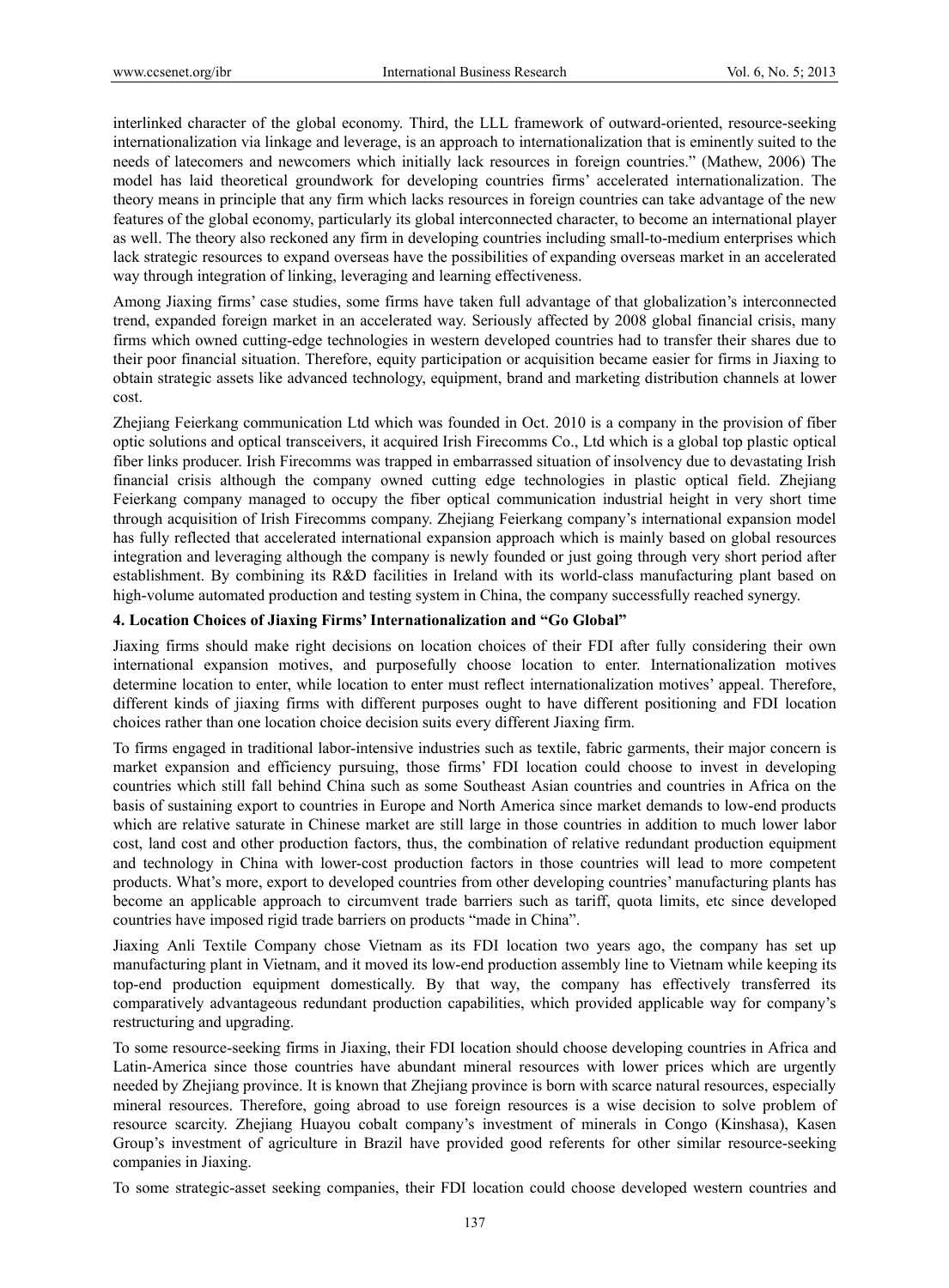Japan where invaluable strategic assets such as cutting-edge technology and know-how, international recognizable brand and mature distribution channels are available; those strategic assets could be gained through strategic alliance, joint venture or merger and acquisition forms. That is a brand-new, emerging FDI trend which flows from developing countries to developed countries, and can not be explained well by traditional OLI paradigm by John Dunning in international business field. Child and Rodrigues (2005) argued firms in developing countries' FDI to developed countries are mainly driven by both "push" and "pull" forces. The "push" forces refer to: the firms' survival and development are threatened by purely running in domestic market which are constrained by increasingly intensive competition, more complicated environment and non-stop shrinking profitability, while the "pull" factors means that differentiation advantages in overseas market bring great potential to complement Chinese firms cost-leadership advantages in domestic market, it is necessary and significant to access and acquire overseas advanced technology and expertise, international recognizable brand, and it is also very beneficial to access overseas entrepreneurial and management know-how and skills. By this location choice, firms in Jiaxing can reduce their risks and uncertainties of solely running domestically on one hand, they can also shorten the time of commanding key technological know-how and core competency and narrow the disparity in technology, management and experience between firms in China and firms in developed countries through acquisition of advanced technology, management experience and know-how on the other hand. Through that way, firms in Jiaxing upgrade from OEM contractor of western firms to independent firms which expand overseas market by their own brands and distribution channels, thus, Jiaixng firms' level and value are greatly enhanced, and its restructuring and upgrading are partially realized.

Zhejiang Feierkang company's FDI location choice of Ireland where a global top-level optical fiber receiver company headquartered enable it to acquire Firecomms' valuable strategic assets, through linkage and leverage, Zhejiang Feierkang occupies the global optical fiber industrial height in much less time period than depending on its own strengths; Zhejiang Kasen Group chose Australia and UK as its FDI location, since in those two countries exist some valuable marketing retail outlets to Kasen Group, through acquisition of those retail outlets, Kasen group successfully controlled those two countries' distribution channels in its own hand, which make it possible for the company upgrade from a OEM contractor of western firms to an independent firm which control the whole value chain, and expand the overseas market by its own brand name. Those FDI location choices have set up good examples for other firms which opt for strategic assets in Jiaxing.

## **5. Problems Existed in Jiaxing Firms' Internationalization and "Go Global"**

Although lots of favorable achievements have been achieved in Jiaxing firms' internationalization and going global strategy's implementation, we must be soberly aware that there is still a long way to go for Jiaxing firms becoming truly multinational enterprise. Jiaxing firms still have lots of weakness and problems which urgently needed to be strengthened and solved in that intensively competitive internationalization process.

Analyzing objectively, Jiaxing firms are currently weak in innovation by their own capabilities, firms' decision making and management skills are still poor, while lacking of competent international managers are believed as the biggest impediment to their internationalization. Besides, relevant administration policies are not very appropriate for Jiaxing firms' further expansion in overseas market, little knowledge about host countries' legal system and business environment also causes potential threats to Jiaxing firms, some Jiaxing firms' success in overseas market also entail some hostile attack from local competitors in host countries, and what should not be ignored is that Jiaxing firms are plagued by host countries' political and legal corruption problems too (Yuan Hui, 2010).

#### **6. Problems Solution and Methods**

Solution to current problems and difficulties in current Jiaxing firms' internationalization process must be explored from both governmental macro policies perspective and individual enterprise micro action perspectives, can better results be achieved only two perspectives' are combined and integrated.

Relevant administration departments should serve Jiaxing firms' internationalization from wide range of their administrative services, the government should intensify their works on pre-direction and relevant projects introduction to any Jiaxing firm which exert willingness to expand overseas market, a broad range of information and knowledge about overseas market should be provided without delay. Particularly, more attention should be paid on directing Jiaxing firms to enter existing China's overseas economic and trade parks, through that way, Zhejiang firms internationalization's cluster and group advantages can be further unleashed. At the same time, administration departments should also provide Jiaxing firms with risk avoidance mechanisms such as political, legal risks' avoidance, continuously promote the risk prevention capabilities of Jiaxing firms. Besides, administration departments must make breakthrough in enterprise's fund raising service system, fund raising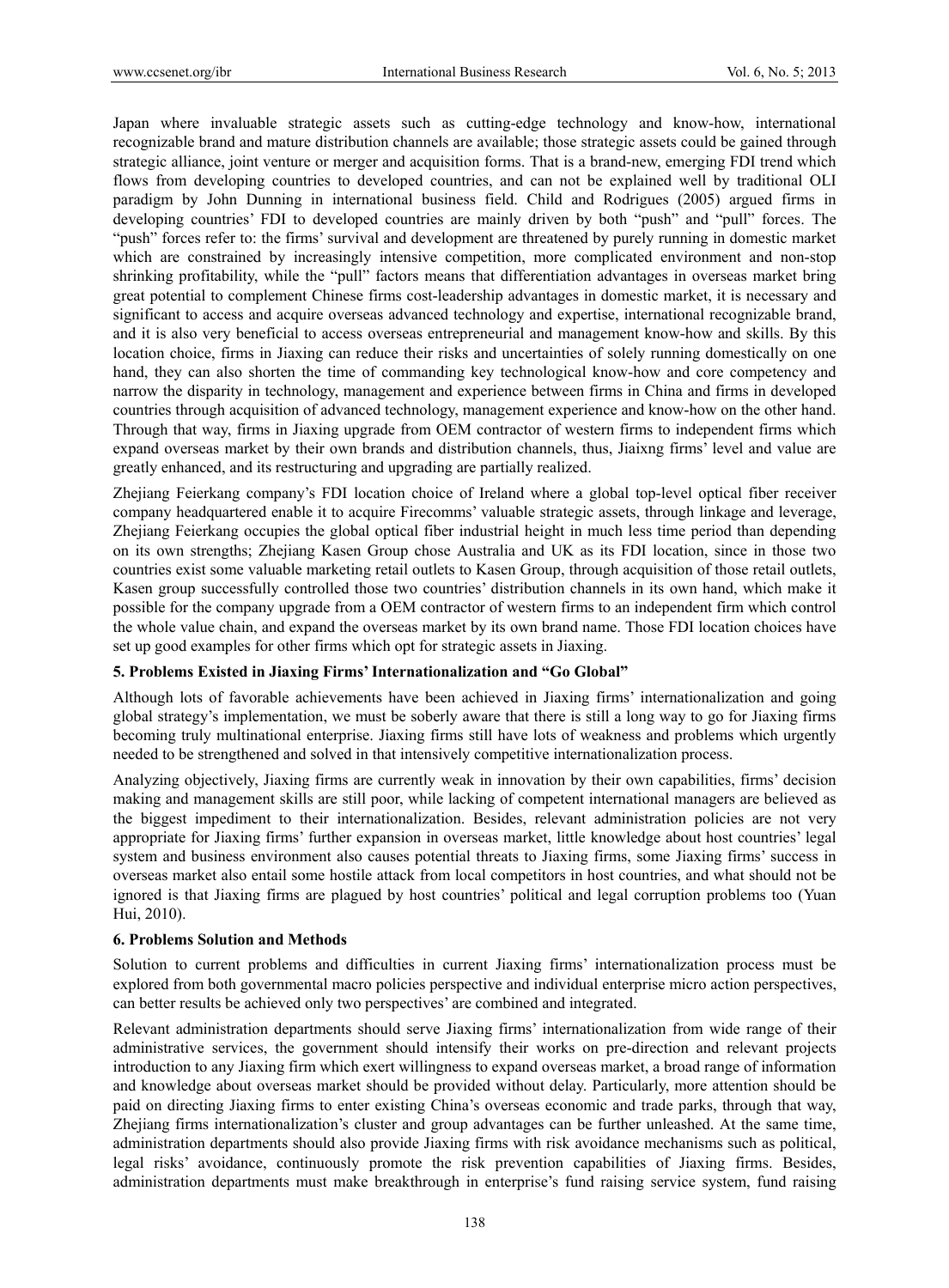difficulties have become a long-standing problem for Jiaxing firms' internationalization, the relevant administration departments need to try multi-approaches to innovate its financial services and overcome those difficulties through flexible means.

Meanwhile, individual enterprise should also act forcefully from micro perspective, try to enhance its own competency to overcome and solve kinds of difficulties and problems in internationalization process. First of all, enterprises should learn to think about and make decisions and actions strategically about its internationalization from global resources linkage and leverage perspectives. The company could proactively identify and explore any possible business opportunity brought by globalization and interconnected character of world economy, learn to link with and leverage any available high-quality resources overseas and domestic through flexible networking, brand-new core competency could be cultivated through the integration of Jiaxing firms own capabilities with external resources gained from networking, global niche market could be quickly occupied through tailored innovative products and customized services, then Jiaxing firms' brand building and value chain upgrading could be realized from that beginning point. What's more, education and training also play very crucial roles in Jiaxing firms going global strategies, as mentioned above, lacking of competent international managers has constrained Jiaxing firms' further internationalization for long time, thus, employees' education and training issues must be seriously taken into consideration, education and training programs could be undertaken by on job or off-job forms, only by that way, can more competent international managers be cultivated. Yadong Luo and Huaichuan Rui (2009) put forward a concept called Ambidexterity which is a multidimensional term comprising co-evolution, co-competency, co-opetition, and co-orientation, they think firms in developing countries like China have stronger motives and abilities to build and leverage such ambidexterity to offset their late-mover disadvantages. They behave co-evolutionarily to deal with the external environment they face at home and abroad, leverage their co-competence (transactional and relational) to compete against their global rivals, develop co-opetitive (simultaneous cooperation and competition) ties with their business stakeholders, and maintain co-orientations (leveraging competitive advantages to bolster short-term survival and compensating competitive disadvantages for long-term growth. (Yadong Luo, 2009)

#### **7. Conclusion**

"Changing the development pattern, realize the industrial upgrading" is considered to be the biggest theme in post financial crisis era and the "twelfth five year planning period" in China. While implementing going global strategy, promoting Chinese firms' OFDI intensity steadily have become a key strategic means to speed up Jiaxing city's restructuring and upgrading, and realize the economy's steady growth.

By drawing on some representative case studies of Jiaxing firms which have successfully internationalize, the paper argues that motives of some Jiaxing firms' internationalization could be explained by traditional FDI theories, especially to those natural resources-seeking firms, market-seeking firms and efficiency-seeking firms. However, some Jiaxing firms' internationalization motives can not be explained by traditional FDI theories, because their FDI tend to flow from developing countries to developed countries, which is not the similar scenario that traditional FDI theories stemmed from, and those motives are particularly more obvious in large Jiaxing firms and high technology companies which put seeking valuable strategic assets as their first priority.

It is believed that different types of Jiaxing firms need to have different positioning and choices on FDI locations, every mode have its own advantages and disadvantages so that none can be universally applicable to all different types of Jiaxing firms. To market-seeking and efficiency-seeking firms in Jiaxing, their FDI location could choose Southeast Asian countries or countries with relative complete infrastructures in Africa, to natural resources seeking firms in Jiaxing, their FDI location could choose developing countries in Africa and Latin America where natural resources are born plentiful, to strategic assets seeking firms in Jiaxing, their FDI location should choose countries in West Europe, North America and Japan where valuable strategic assets are available.

Lots of delightful achievements have reached in Jiaxing firms' internationalization process, but there is still long way to go for Jiaxing firms to become truly multinational enterprise, Jiaixng firm's internationalization are still confronted with numerous challenges and problems. Better solution to those problems and difficulties should be probed from both government macro policies and individual enterprises' micro actions, only through those two approaches' combination and integration, can synergies be achieved. Referring to above mentioned representative Jiaxing firms which have successfully undertaken internationalization, further activities of Jiaxing firms' internationalization should mainly involve: forcefully promote the utilization and exploitation of overseas resources, establish more manufacturing plants and economic & trade parks in foreign countries, vigorously propel the construction of overseas marketing distribution channels, acquire advanced technology, brand,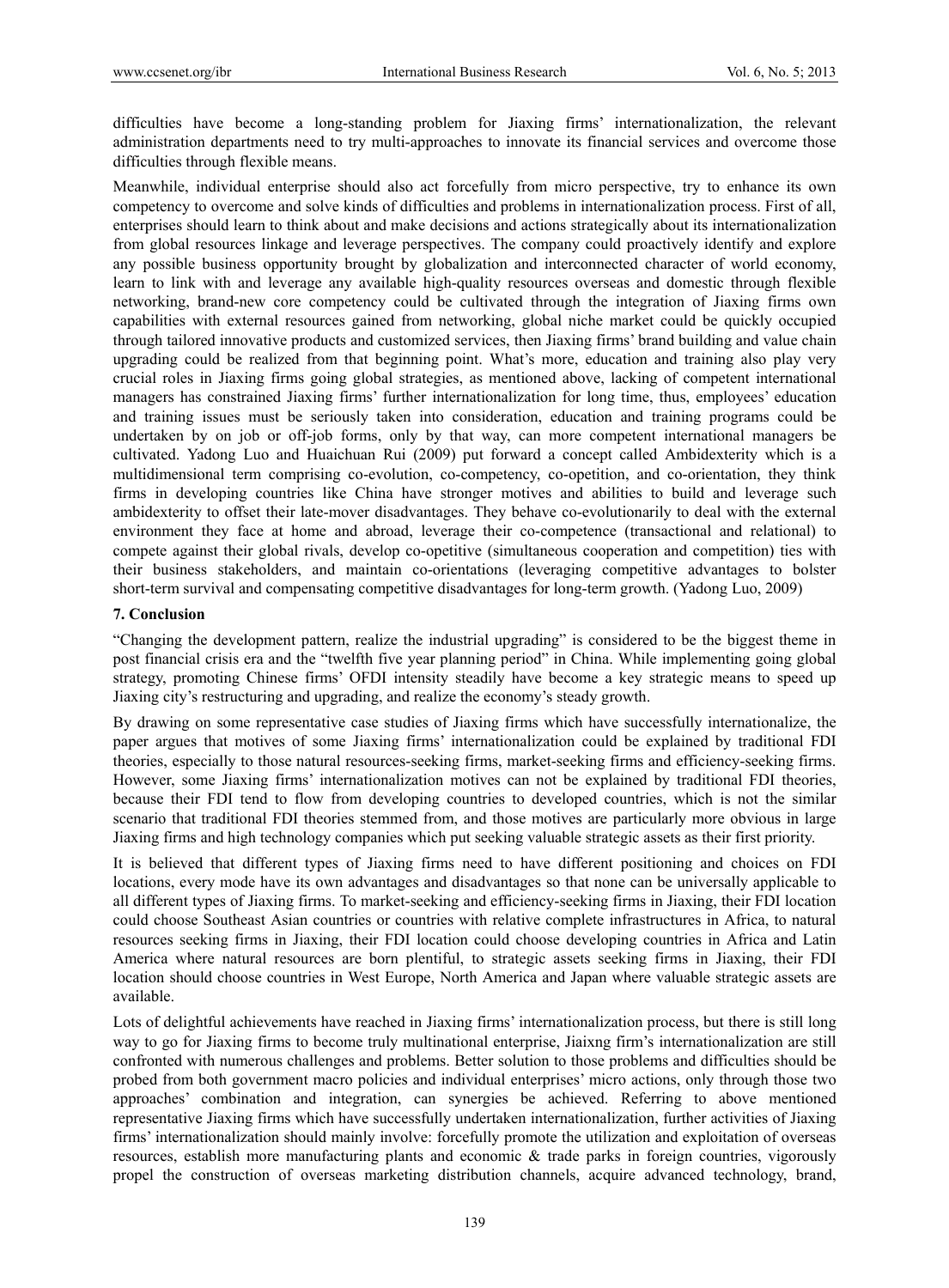knowledge and other strategic assets in foreign countries through merger and acquisition or strategic alliances forms, besides, international project subcontracting like turnkey project forms should also be attempted.

#### **References**

- Aharoni, Y. (1966). *The foreign investment decision process*. Boston: Division of Research, Graduate School of Business Administration, Harvard University.
- Andersen, O. (1993). On the internationalization process of firms: A critical analysis. *Journal of International Business Studies, 24*(2), 209-231. http://dx.doi.org/10.1057/palgrave.jibs.8490230
- Autio, E., Sapienza, H. J., & Almeida, J. G. (2000). Effects of age at entry, knowledge intensity, and limitability on international growth. *Academy of Management Journal, 43*(5), 909-924. http://dx.doi.org/10.2307/1556419
- Bilkey, W. J., & Tesar, G. (1977). The export behavior of smaller sized Wisconsin manufacturing firms. *Journal of International Business Studies*, *3*(Spring/Summer), 93-98. http://dx.doi.org/10.1057/palgrave.jibs.8490783
- Bruton, G. D., Ahlstrom, D., & Obloj, K. (2008). Entrepreneurship in emerging economies: Where are we today and where should the research go in the future. *Entrepreneurship Theory and Practice, 32*(1), 1-15. http://dx.doi.org/10.1111/j.1540-6520.2007.00213.x
- Buckley, P. J., & Ghauri, P. N. (Eds.). (1999). *The Internationalization of the Firm*. London: Thomson Business Press.
- Buckley, P. J., Cross, A. R., Tan, H., Liu, X., & Voss, H. (2008). Historic and emergent trends in Chinese outward direct investment. *Management International Review, 48*, 715-748. http://dx.doi.org/10.1007/s11575-008-0104-y
- Caves, R. E. (1982). *Multinational enterprise and economic analysis*. Cambridge, MA: Cambridge University Press.
- Child, J., & Rodrigues, S. B. (2005). The internationalization of Chinese firms: A case for theoretical extension? *Management and Organization Review, 1*, 381-410. http://dx.doi.org/10.1111/j.1740-8784.2005.0020a.x
- Czinkota, M. R., & Johnston, W. J. (1981). Segmenting U.S. firms for export development. *Journal of Business Research, 9*, 353-65. http://dx.doi.org/10.1016/0148-2963(81)90012-6
- Deng, P. (2004). Outward investment by Chinese MNEs: Motivations and implications. *Business Horizons, 47*, 8-16. http://dx.doi.org/10.1016/S0007-6813(04)00023-0
- Dunning, J. H. (1980). Toward an eclectic theory of international production: Some empirical tests. *Journal of International Business Studies, 11*(1), 9-31. http://dx.doi.org/10.1057/palgrave.jibs.8490593
- Dunning, J. H. (1988). The eclectic paradigm of international production: A restatement and some possible extensions. *Journal of International Business Studies, 19*(1), 1-31. http://dx.doi.org/10.1057/palgrave.jibs.8490372
- Dunning, J. H. (1993). Internationalizing Porter's Diamond. *Management International Review, 33*, 7-15.
- Dunning, J. H. (1995). *Multinational enterprises and the global economy*. Reading, MA: Addison-Wesley.
- Hanjie. (2010). Speeding up going global of firms in Zhejiang, promoting economy's restructuring and upgrading. *Statistics Science and Practice, 8*, 7-10.
- Hymer, S. H. (1960). *The International Operations of National Firms: A Study of Direct Foreign Investment*. (PhD Dissertation). Published posthumously, Cambridge, Mass: The MIT Press, 1976.
- Johanson, J., & Vahlne, J. E. (1977). The internationalization process of the firm A model of knowledge development and increasing foreign market commitment. *Journal of International Business Studies, 8*(1), 23-32. http://dx.doi.org/10.1057/palgrave.jibs.8490676
- Johanson, J., & Vahlne, J. E. (1990). The mechanism of internationalization. *International Marketing Review, 7*(4), 11-24. http://dx.doi.org/10.1108/02651339010137414
- Li, L. (2003). Comparative research of two models of Internationalization. *Issues about International trade, 4*, 32-35.
- Luo, Y. (2004). *Coopetition in International Business*. Copenhagen: Copenhagen Business School Press.
- Luo, Y. (2007). From foreign investors to strategic insiders: Shifting parameters, prescriptions and paradigms for